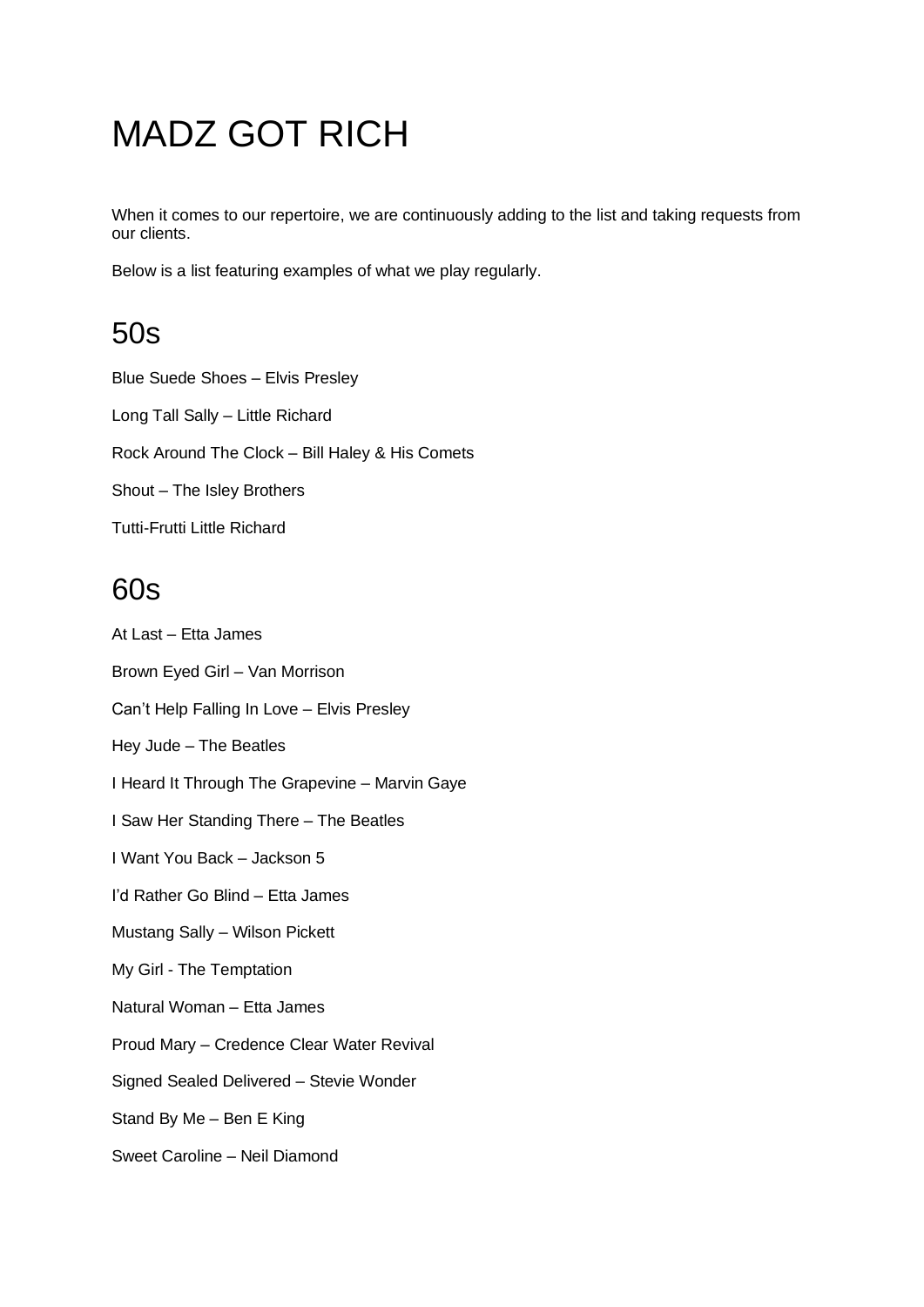The Twist – Chubby Checker Twist & Shout – The Beatles All Summer Long – Kid Rock Amazed – Lonestar American Boy – Kanye West, Estelle Are You Gonna Be My Girl - Jet Better Together – Jack Johnson Crazy – Gnarls Barkley Drops Of Jupiter – Train Forever – Chris Brown Good Riddance (Time Of Your Life) – Green Day If I Ain't Got You – Alicia Keys Ignition – R. Kelly Leave (Get Out) – JoJo Mr Brightside – The Killers Numb – Linkin Park Sex On Fire – Kings Of Leon Sunday Morning – Maroon 5 Teenage Dirtbag – Wheatus Use Somebody – Kings Of Leon Valerie – Amy Winehouse Wish You Well – Bernard Fanning Yellow – Coldplay You've Got The Love – Florence + The Machine

## 70s

April Sun In Cuba – Dragon Dreams – Fleetwood Mac Go Your Own Way – Fleetwood Mac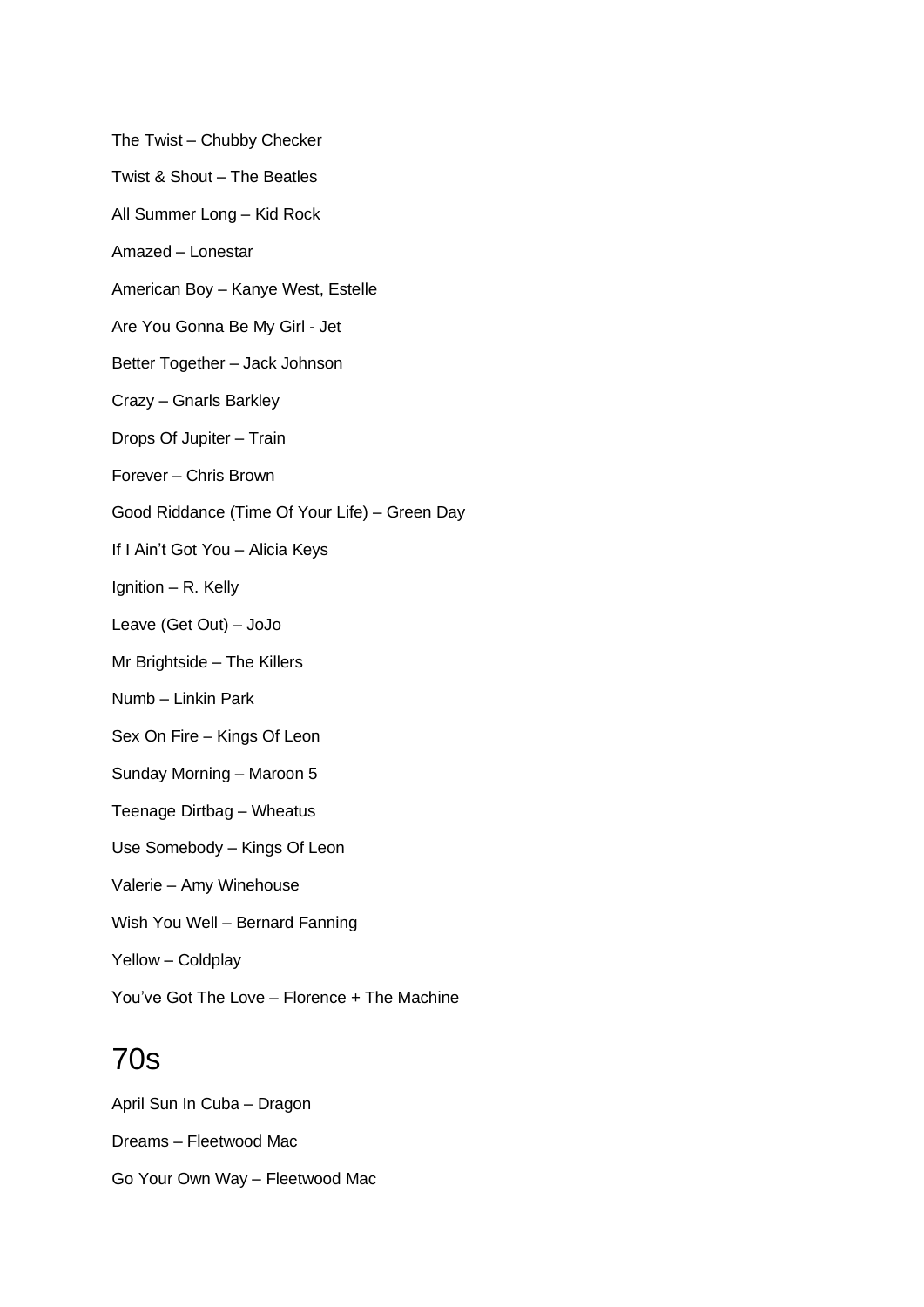Have You Ever Seen The Rain – Credence Clear Water Revival Hit Me With Your Best Shot – Pat Benatar Imagine – John Lennon Isn't She Lovely – Stevie Wonder My Sharona – The Knack Nutbush – Tina Turner Piano Man – Billy Joel Stayin' Alive – Bee Gees Superstition – Stevie Wonder Take Me Home, Country Roads – John Denver You're My Best Friend – Queen

#### 80s

Ain't Nobody – Chaka Khan Black Velvet – Alannah Myles Can You Feel It – Jackson 5 Celebration – Kool & The Gang Dancing In The Dark – Bruce Springsteen Don't Dream It's Over – Crowded House Don't Stop Believing – Journey Drift Away – Dobie Gray Faith – George Michael Fast Car – Tracy Chapman Flame Trees – Cold Chisel Footloose – Kenny Loggins Free Fallin' – Tom Petty Girls Just Wanna Have Fun – Cindy Lauper Give It Up – KC & The Sunshine Band Heaven – Bryan Adams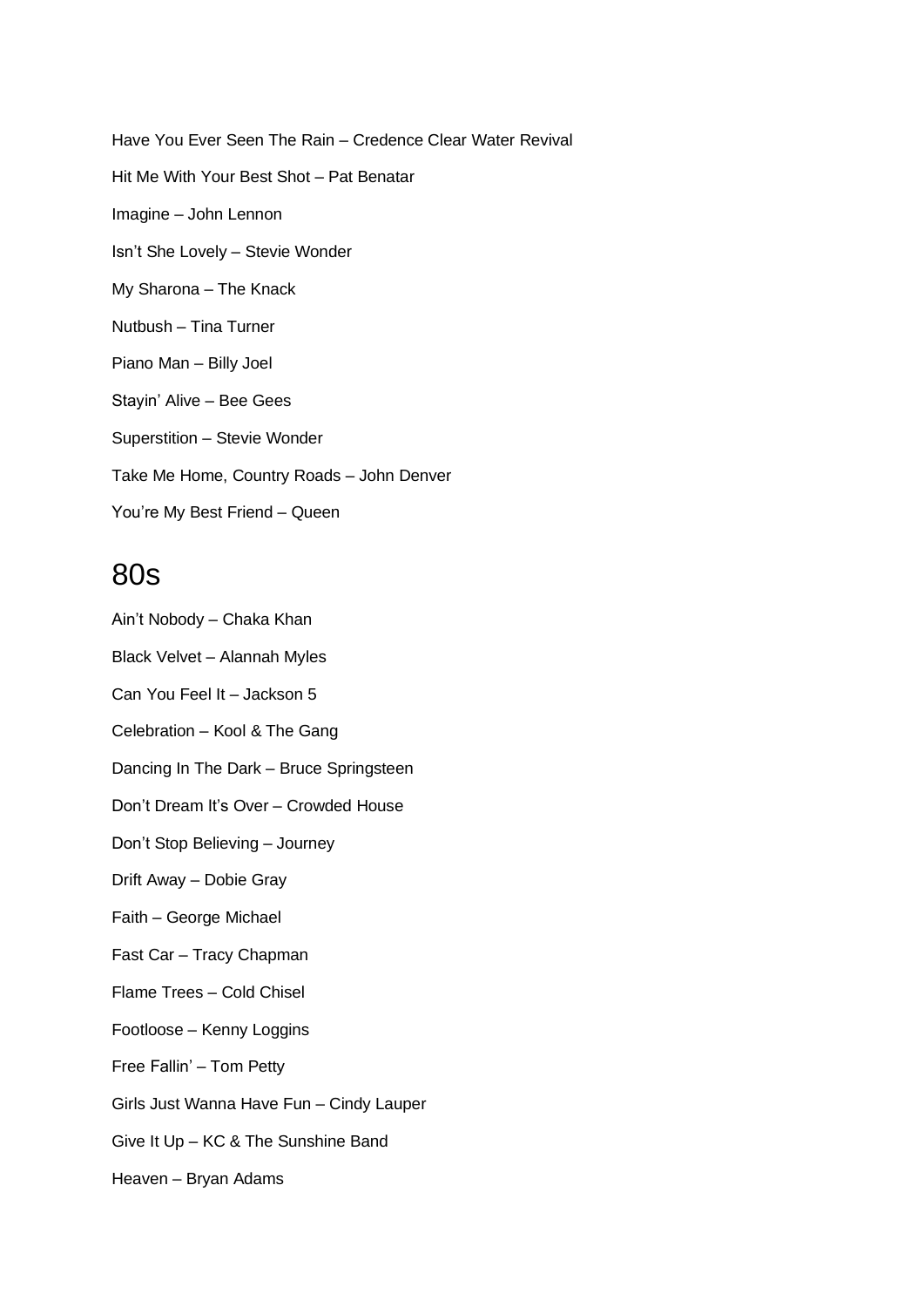How Will I Know – Whitney Houston I Still Haven't Found What I'm Looking For – U2 I Want To Break Free - Queen I'm Gonna Be (500 Miles) – The Proclaimers If I Could Turn Back Time - Cher Livin' On A Prayer – Bon Jovi Man In The Mirror – Michael Jackson New Sensation – INXS One Summer – Daryl Braithwaite Rain – Dragon Run To Paradise – Choirboys Slice Of Heaven – Dave Dobbyn Summer Of 69 – Bryan Adams Sweet Child O' Mine – Guns N' Roses Take Me Back – Noiseworks The Best – Tina Turner The Flame – Cheap Trick Touch – Noiseworks When The War Is Over – Cold Chisel With Or Without You – U2 Working Class Man – Jimmy Barnes You're The Voice – John Farnham

#### 90s

All The Small Things – Blink 182 Bed Of Roses – Bon Jovi Believe – Cher Can You Feel The Love Tonight – Elton John Fly Away – Lennie Kravitz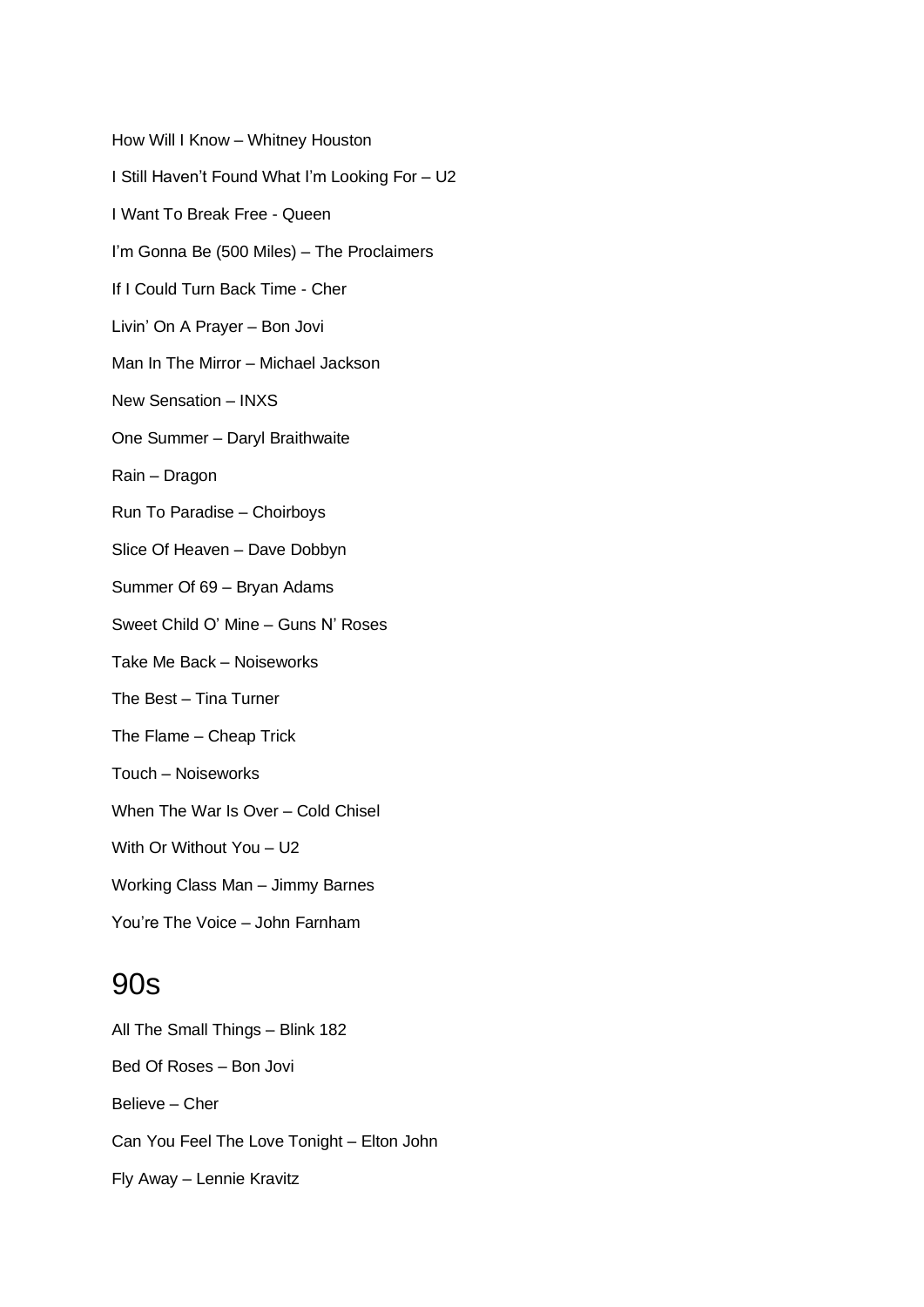Have You Ever – Brandy Horses – Daryl Braithwaite Iris – Goo Goo Dolls Lover Lover – Sonia Dada Make You Feel My Love – Bob Dylan/Adele Save Tonight – Eagle-Eye Cherry To The Moon And Back – Savage Garden Two Princes – Spin Doctors Walking In Memphis – Marc Cohn What's Up – 4 Non Blondes Wherever You Will Go – The Calling Wonderwall – Oasis Zombie – The Cranberries 2002 – Anne-Marie 24k Magic – Bruno Mars 4 5 Seconds – Rihanna, Kanye West, Paul McCartney A Sky Full Of Stars – Coldplay All Of Me – John Legend Call On Me – Starley Can't Stop The Feeling – Justin Timberlake Castle On The Hill – Ed Sheeran Cold Water – Justin Bieber Coming Home - Sheppard Fresh Eyes – Andy Grammar Fresh Eyes – Andy Grammer Happier – Bastille, Marshmello Havana – Camila Cabello Hearts Don't Break Around Here – Ed Sheeran

Hold Back The River – James Bay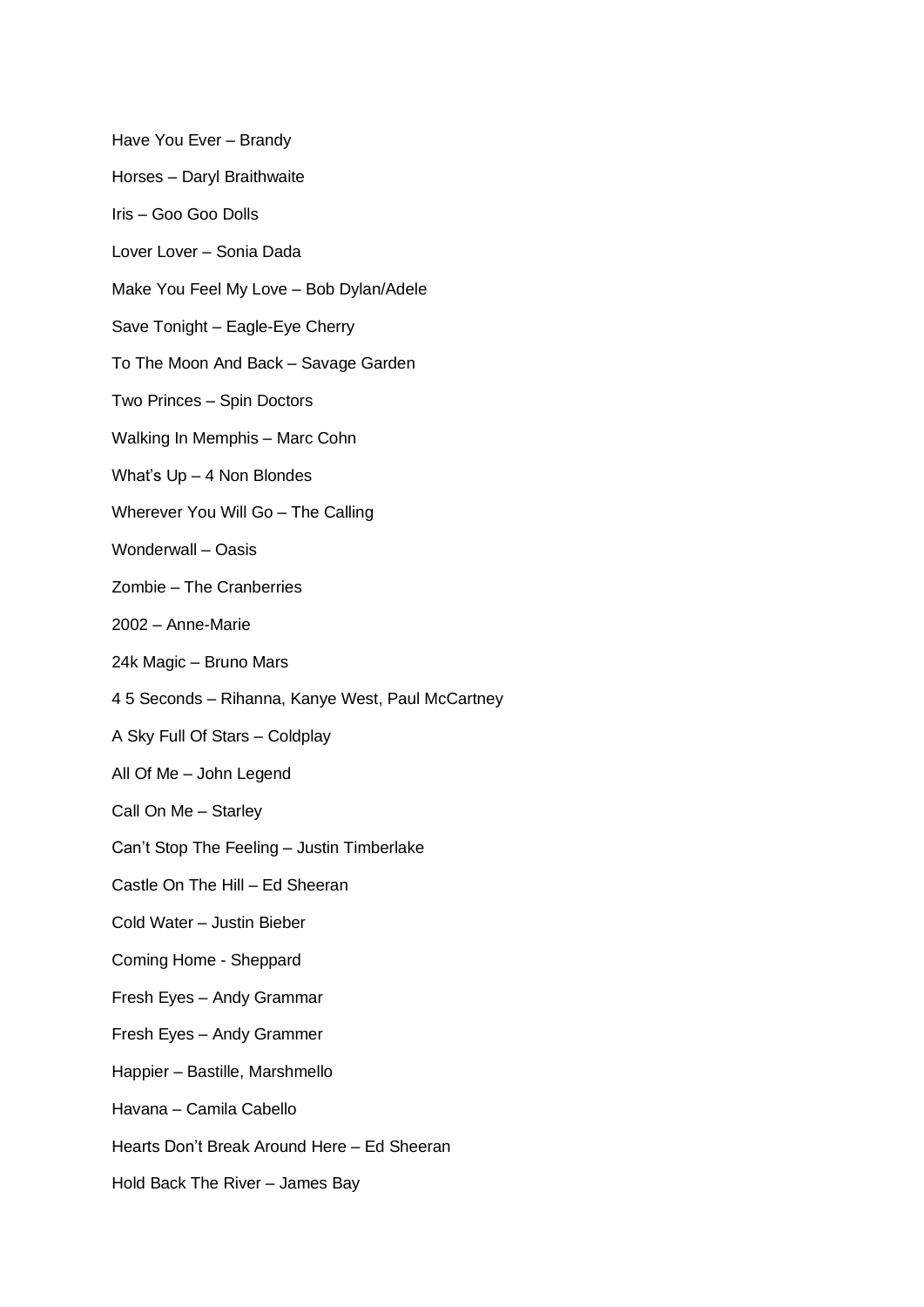Hold On, We're Going Home - Drake How Would You Feel (Paean) – Ed Sheeran I Get To Love You - Ruelle I Like Me Better - Lauv Latch – Sam Smith Like I'm Gonna Lose You - John Legend & Meghan Trainer Locked Out of Heaven – Bruno Mars Love Me Like You Do – Ellie Goulding Love Never felt So Good – Michael Jackson, Justin Timberlake Love Someone – Lukas Graham Love Yourself - Justin Bieber Mama – Will Singe One Dance - Drake Perfect – Ed Sheeran Photograph – Ed Sheeran Rather Be – Clean Bandit Riptide – Vance Joy Save The World – Swedish House Mafia Say You Won't Let Go – James Arthur Shape Of You – Ed Sheeran Shut Up And Dance – Walk The Moon Slow Hands – Niall Horan Stay – Alessia Cara Tenerife Sea – Ed Sheeran That's What I Like – Bruno Mars There's Nothing Holdin' Me Back – Shawn Mendes Thinking Out Loud – Ed Sheeran Too Good At Goodbyes – Sam Smith Uptown Funk – Bruno Mars